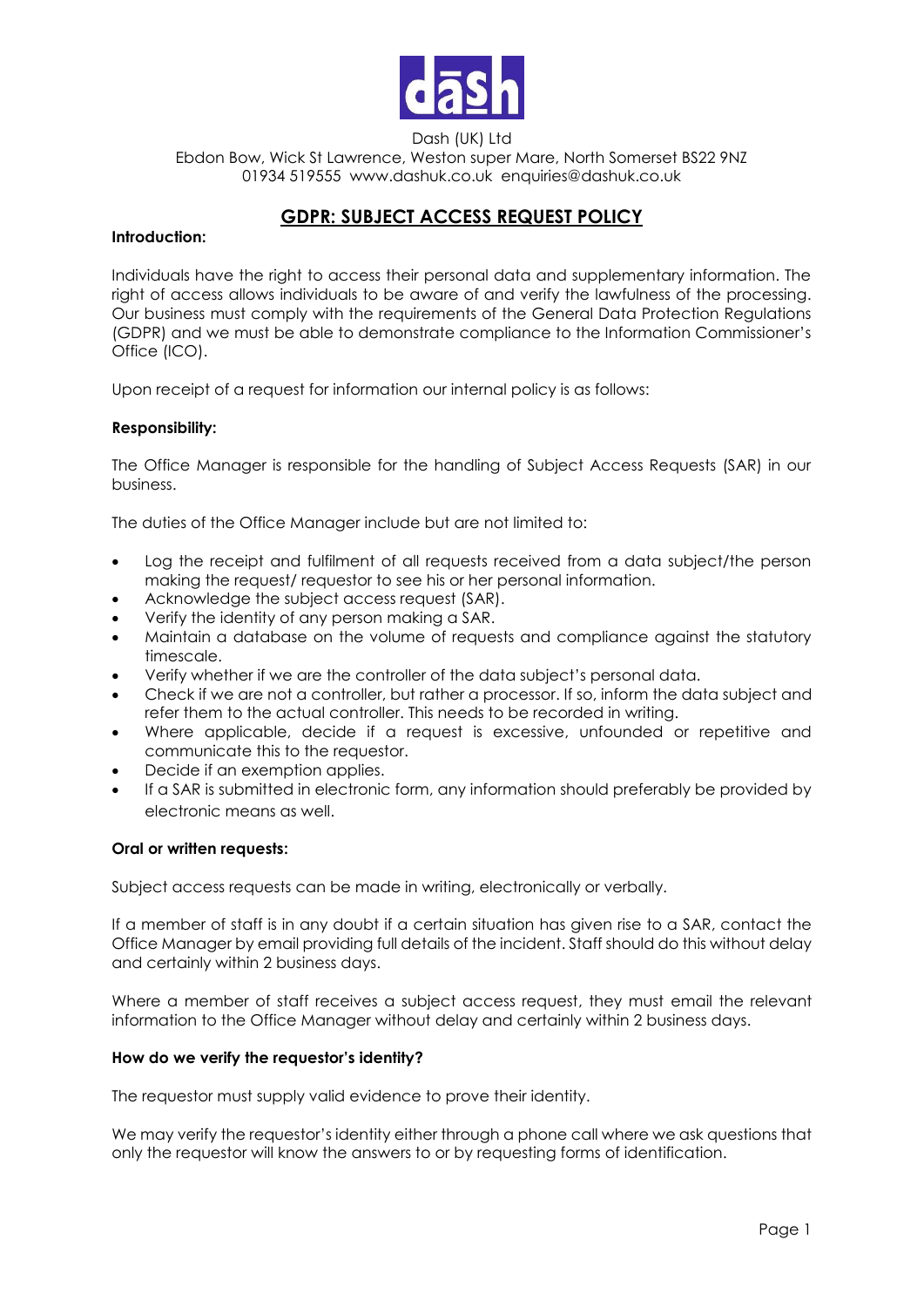We accept the following forms of identification:

- Current UK/EEA Passport
- UK Driving Licence
- Financial Statement issued by bank, building society or credit card company
- Utility bill for supply of gas, electric, water or telephone landline

#### **How to process the request:**

Our aim is to determine what information the requestor is asking for. If the request is not clear, or where if we process a large quantity of information about an individual, the GDPR permits us to ask the individual to specify the information the request relates to. Where this applies, we will proceed with a request for additional information.

We must verify whether we process the data requested. If we do not process any such data, we must inform the data subject accordingly.

We must respond to the data subject within 30 days of receiving the request as valid. This is a requirement under the GDPR.

Any employee, who receives a request from the Office Manager to locate and supply information relating to a SAR, must make a full exhaustive search of the records which they are responsible for or owns. This may include but is not limited to emails (including archived emails and those that have been deleted but are still recoverable), Word documents, spreadsheets, databases, systems, removable media (for example, memory sticks), recordings, paper records in relevant filing systems.

The Office Manager should check whether the data requested also involves data on other data subjects and make sure this data is filtered before the requested data is supplied to the requestor; if data cannot be filtered, ensure that other data subjects have consented to the supply of their data as part of the SAR.

All the information that has been requested must be provided unless an exemption can be applied (see below). Information must be supplied in an intelligible form and we will explain acronyms, codes or complex terms.

#### **No charge to comply with the request (with exceptions):**

We will provide a copy of the information free of charge, as per the GDPR rules. However, we may charge a 'reasonable fee' when a request is manifestly unfounded or excessive, particularly if it is repetitive.

We may also charge a reasonable fee to comply with requests for further copies of the same information. We understand that this does not mean that we can charge for all subsequent access requests.

Where applicable, the Office Manager will determine the 'reasonable fee' that must be based on our administrative cost of providing the information.

#### **Excessive, manifestly unfounded or repetitive requests:**

Where requests are manifestly unfounded, excessive and repetitive, we may refuse to act on the request or charge a reasonable administration fee. The Office Manager will make a decision on this.

The Office Manager must provide information on our decision to the requestor in writing within 30 days and must state how they reached their decision.